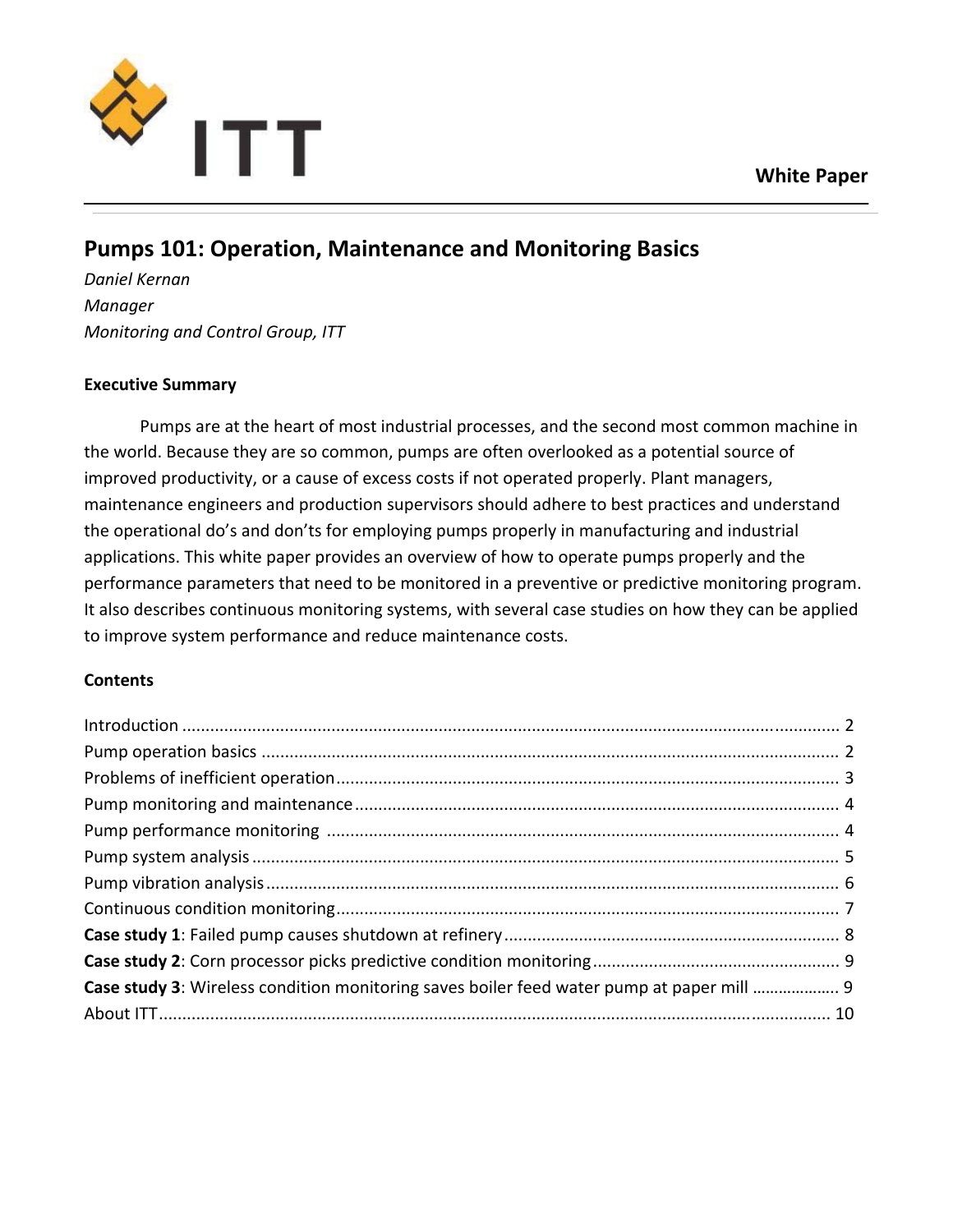#### **Introduction**

According to the U.S. Department of Energy's 2002 Industrial Electric Motor Systems Market Opportunities Assessment, process pumps account for 25 percent of total motor system energy in manufacturing today. That makes the pump the second most common electronic machine after the motor. Though the performance of process pumps has improved with enhancements to design, materials, and the emerging use of digital technology to monitor performance, the basic structure has changed little in decades.



A centrifugal pump is a rotating machine comprised of six main parts that work together to keep the pump operating properly. They include an impeller, a pump casing, bearings, a bearing frame, a shaft, and a mechanical seal. The operating principle of the pump is to convert mechanical energy to pressure. In operation, a rotating impeller accelerates a liquid and as the area of the pump casing expands the velocity of the fluid is converted to pressure. As a result pressurized fluid exits the pump discharge.

## **Pump operation basics**

Best Efficiency Point (BEP), the flow rate where a pump has its highest efficiency, is a key factor to assess whether a pump is being operated properly. Few pumps operate at their exact BEP all of the time, because process variables in a production environment are not 100 percent constant. But a pump that is properly sized for its application will maintain a flow near peak efficiency. Maintaining a flow between 80 percent and 110 percent of BEP is a good range to maximize efficiency and minimize the risk of excessive wear or pump failure.



Unfortunately, many pumps do not achieve this level of efficiency. Consider a study by the Finnish Technical Research Center of nearly 1,700 pumps at 20 process plants across multiple industries. The study determined that average pumping efficiency is below 40 percent, and more than 10 percent of pumps were running below 10-percent efficiency.

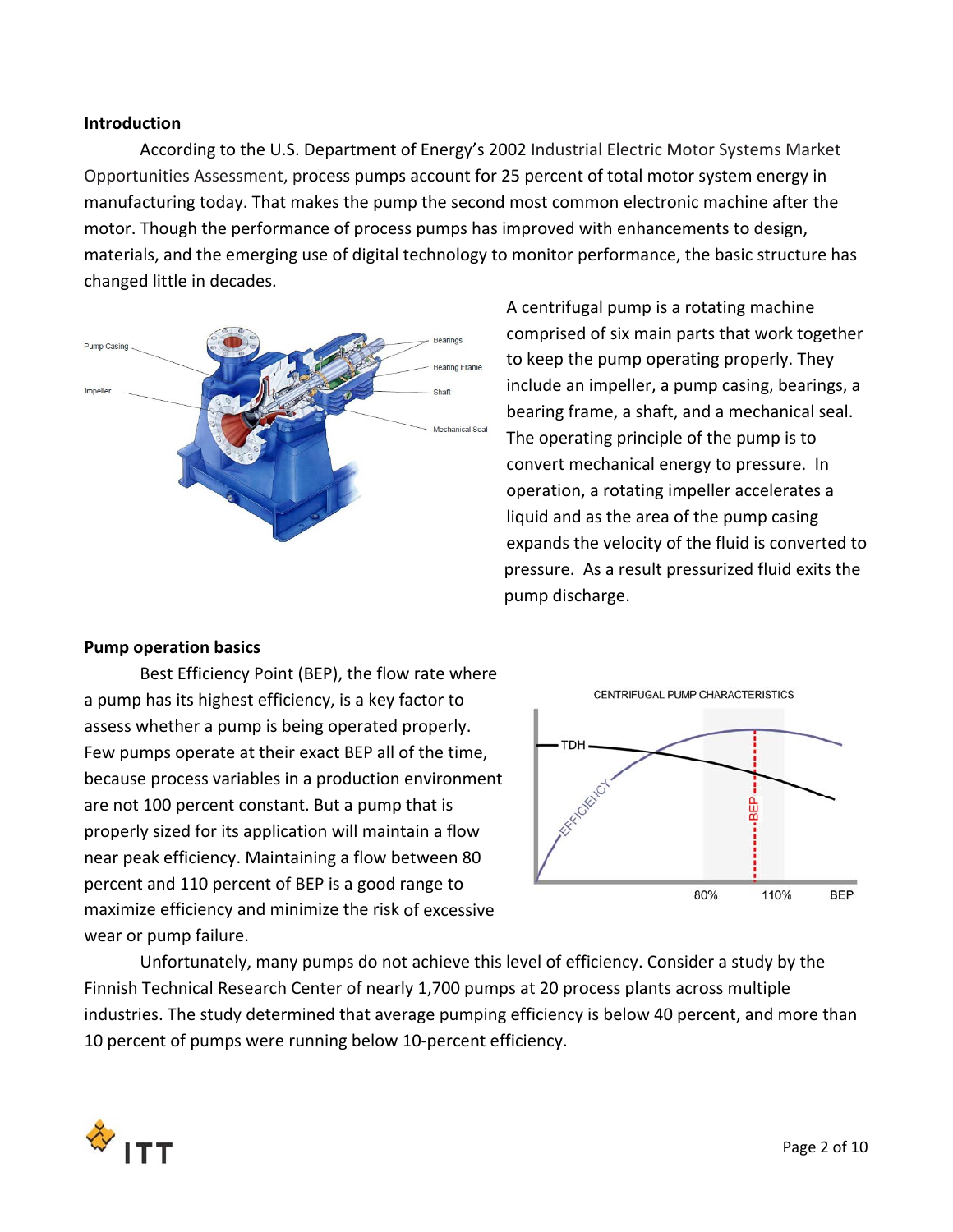#### **Problems of inefficient operation**

Improperly sized pumps are the major culprit when it comes to pump inefficiency. For a variety of reasons, process pumps frequently are oversized for the needs of the process. One reason is that process parameters are often not fully defined as pumps are being specified—and because "no one was ever fired for having too much horsepower," engineers tend to err on the side of overestimating pump needs. It's also possible for a pump that is perfectly suited to its first installation to become oversized or undersized as the demands of the process change.





When a pump operates too far off BEP, forces inside the pump become imbalanced, which can cause parts to deflect and wear excessively. Operating to the right of BEP, a condition known as "runout," means that the flow rate is higher than the pump was designed to maintain. The high flow increases the exit velocity of fluid leaving the pump, which in turn creates a low pressure area inside the pump. Operating to the left of BEP occurs when the discharge flow is restricted, causing fluid to re‐ circulate within the pump also creating a low pressure area which can lead to increased radial loading and low flow cavitation.

In either case, the creation of imbalanced pressure increases the radial loads on the impeller, which can cause shaft deflection—the bending of the impeller shaft, which increases vibration of the pump. The vibration and imbalance forces can create stress on the pump's internal components—most likely to be seen first in the bearings and/or mechanical seals, the two parts of a centrifugal pump that fail most often.

Cavitation is another problem that inefficient pump operation can cause. It happens when Net Positive Suction Head (NPSH)—the pressure provided at the suction of the pump less the fluid's vapor pressure — is too low. When fluid pressure on the trailing side of the impeller blade (opposite the pump intake) falls below the vaporization point of the fluid, vapor bubbles begin to form. When these vapor bubbles reach an area of high pressure inside the pump, they can collapse violently―causing sudden, uneven axial and radial loading on the impeller. This, in turn, can cause shaft deflection that is random in direction and often severe in magnitude.

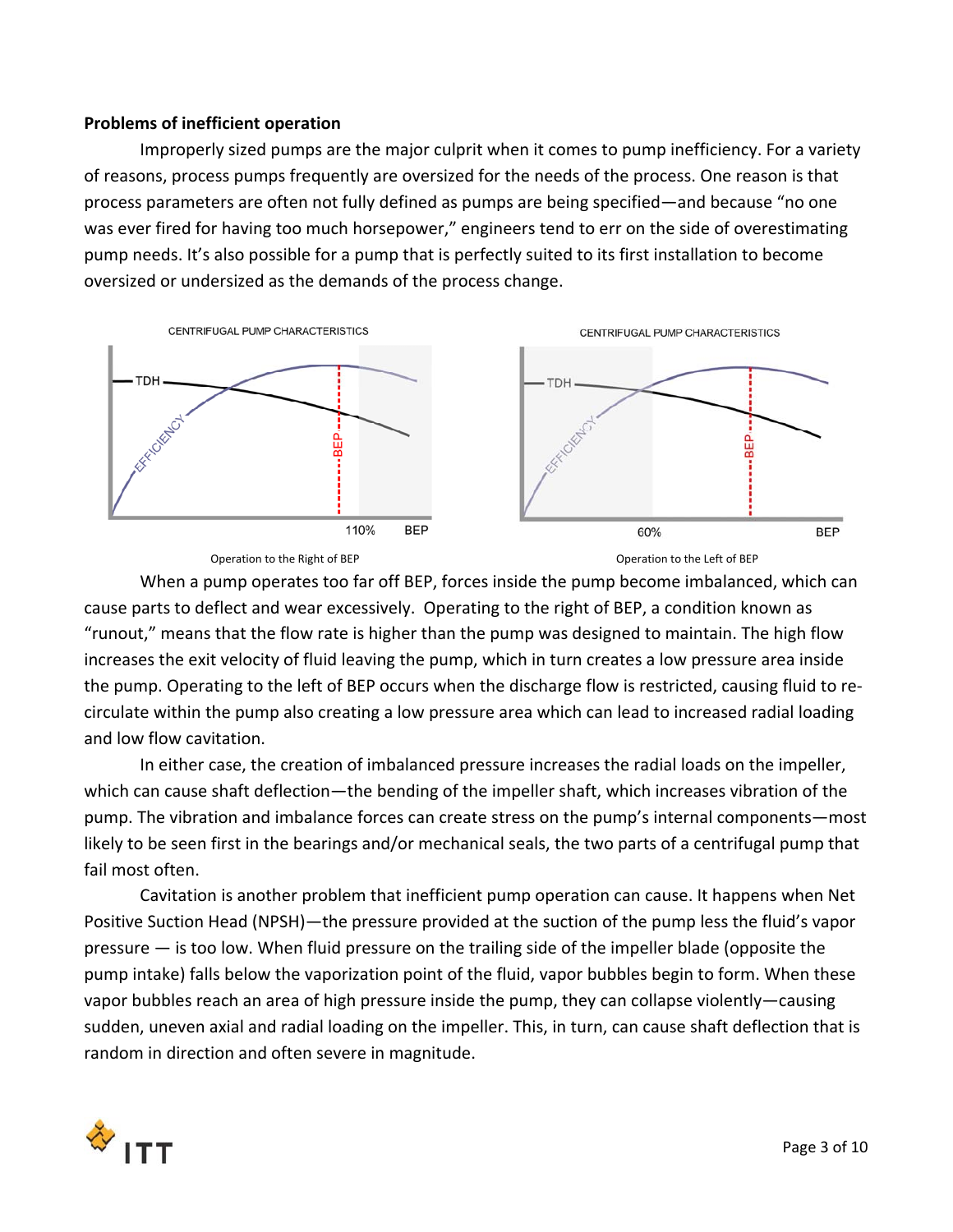#### **Pump monitoring and maintenance**

In the ideal world, all pumps would be properly sized to run constantly at their best efficiency points. In the real world of an industrial plant, this is impractical because processes are fluid both literally and figuratively.

Formulations change and production rates vary, but typically the hundreds if not thousands of pumps supporting process do not change with them. The solution to maintaining reliable pump operations is a robust maintenance program that combines monitoring basic machine health data *in addition to* pump operating conditions.

There are four areas that should be incorporated in a pump maintenance program.

- Pump performance monitoring and pump system analysis
- Vibration monitoring
- Bearing temperature
- Visual inspections

Individually, each of these is important indicators; collectively, they provide a complete picture as to the actual condition of the pump.

#### **Pump performance monitoring**

Ideally five parameters should be monitored to understand how a pump is performing: suction pressure, discharge pressure, flow, pump speed, and power.

At a minimum, suction and discharge pressure are essential for determining the Total Dynamic Head (TDH) of the pump and the available Net Positive Suction Head (NPSHa). Understanding the pump TDH is critical to estimating where the pump is running with respect to BEP. The suction and discharge pressure are measured by either pressure tranducers that can transmit real‐time data or pressure gauges, and the installation of the taps for the gauges is very important. Ideally, they should be located adjacent to the pipe wall and on the horizontal centerline of the pipe. They should also be in a straight section of pipe, ideally a section 10 times the diameter—or a 60‐inch straight section for a six‐inch diameter pipe. Locating the taps in elbows or reducers will not accurately gauge the true static pressure due to the velocity head component. Also avoid locating taps in the top or bottom of the pipe, where they can become air bound or clogged with solids.

There are limitations using just suction and discharge pressure measurements. If the pump is operated by a variable speed device, pump speed must be factored in using the affinity laws, which state the change in TDH is proportional to Speed^2. It is also difficult to determine pump wear. As the pump wears and internal clearances increase the pump's ability to generate pressure will decrease. Without additional information, this decrease in pressure could be interpreted as a change in the process conditions and not necessarily a worn pump.

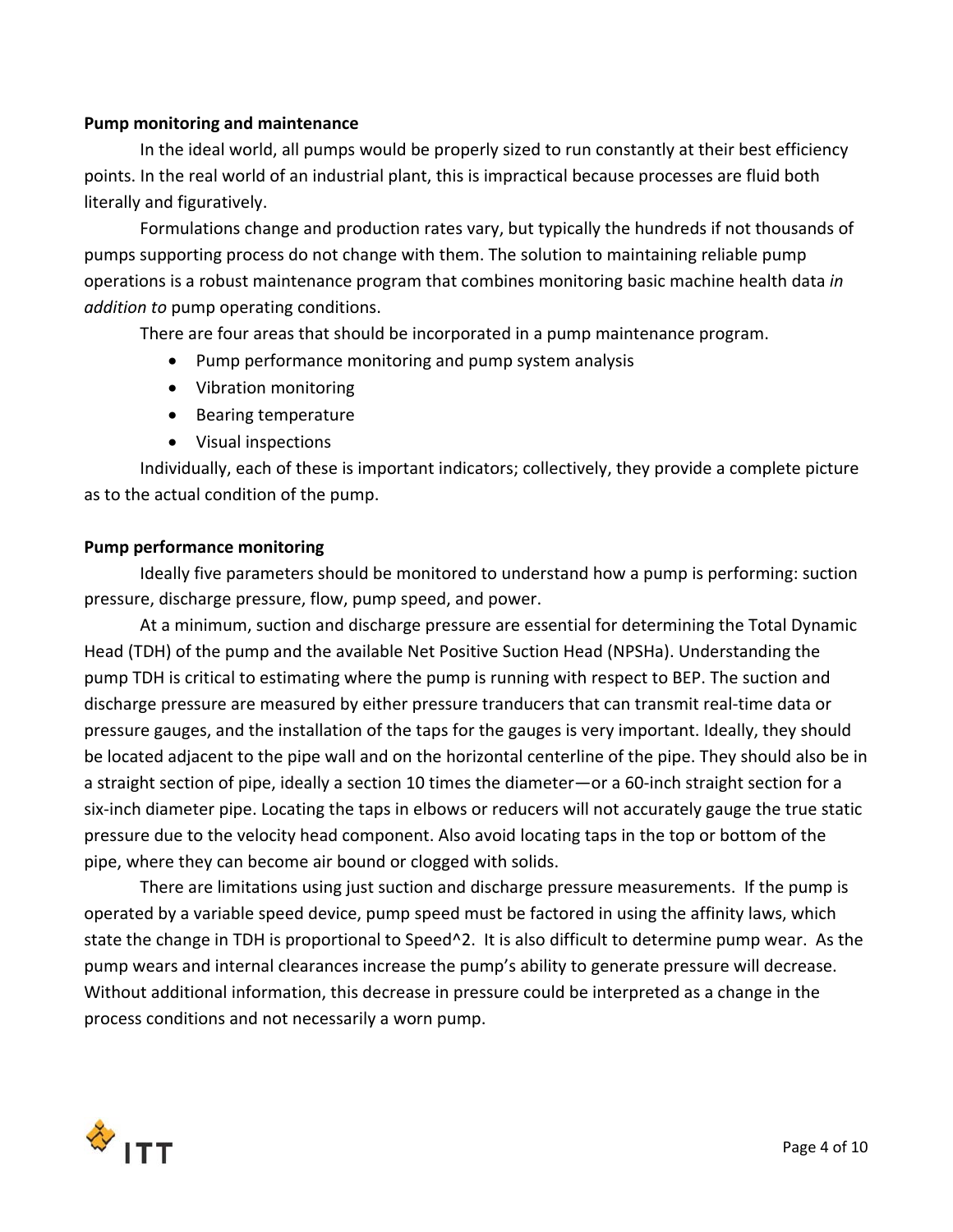An accurate power measurement, in combination with suction and discharge pressure readings, can be a powerful tool in assessing pump performance. While current transducers offer the most basic and cost effective power monitoring solution, apply their readings cautiously. Motor amps are not directly proportion to load. Factors such as input voltage, power factor and motor efficiency should be considered to accurately determine the actual shaft horsepower being transmitted to the pump. Developed for fixed speed pumping applications and a typical investment of less than \$1,000 USD, low voltage pump load monitors offer unsurpassed protection for underload and overload conditions that most often result in mechanical seal damage or pump failure. Pump speed also plays a factor in centrifugal pump load monitoring and the change in power is proportional speed^3. Additionally, changes to the fluid properties such as specific gravity and viscosity can have an impact on pump power and should be considered. Combining both suction and discharge pressure with load monitoring can prove very effective to understanding where the pump is operating with respect to BEP.

In the ideal world, flow measurements could be obtained on all pumps. However, this often proves impractical, but vital for understanding overall pump efficiency. In some installations, permanent flow meters are installed to make the job of monitoring easier. Make sure these flow meters are working properly and have been calibrated on a regular schedule. A non-instrusive temporary solution could be the use of clamp‐on ultrasonic flow meters. These devices can work on a range of pipe diameters and provide flow accuracy in range of 1 percent. The challenge is finding a straight run on pipe which typically requires 10 x diameters before and 5 x diameters after the flow.

When all of the above parameters are known, it becomes a simple matter of calculating pump performance. There are instances when it is very difficult, if not impossible, to determine all of the above parameters in the field. In these cases, the field engineer must rely on his or her ability to understand where a compromise must be made to get the job done. The basic document the field engineer must have is the pump performance curve.

#### **Pump system analysis**

Pump system analysis is often overlooked because it is assumed that the system was constructed with the installed pump in mind, and that operation of the pumps is in accordance with design specifications. This is often not the case. Pumps are often purchased as components to meet an individual process need — or estimated need — not as part of a comprehensive system design.

A typical system analysis will include the following information: NPSHA, NPSHR, static head, friction loss through the system, and a complete review of the piping configuration and valving. The process must also be understood because it ultimately dictates how the pumps are being operated. All indicators may show the pump is in distress when the real problem is it is being run at low or high flows which will generate high hydraulic forces inside the pump.

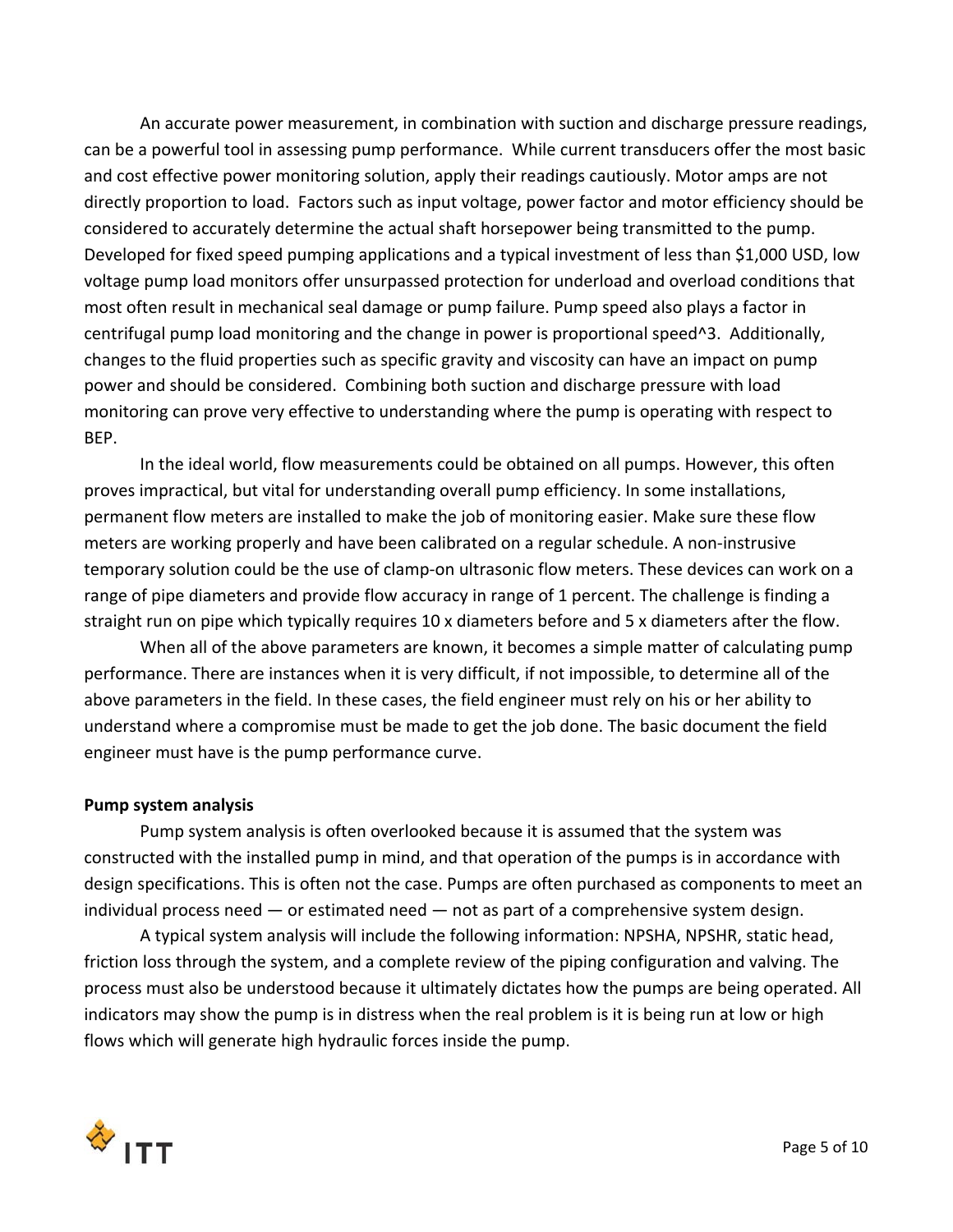A pump performance monitoring program that incorporates all of the topics discussed will greatly enhance the effectiveness of the program. The more complete understanding the engineer has of the pumping system, the more effective the maintenance program becomes.

#### **Pump vibration analysis**

Vibration analysis is the cornerstone of all pump performance monitoring programs. The vibration level of a pump is directly related to where it is operating and in relation to its BEP. The further away from the BEP, the higher the vibrations will be. There is no absolute vibration amplitude level that is indicative of a pump in distress. However, there are several guidelines that have been developed as target values that enable the analyst to set alarm levels. Users can develop their own site criteria as a guideline, and institutions such as the Hydraulic Institute have developed independent vibration criteria. Caution should be exercised when applying the published values, since each installation is unique. When a machine is initially started, a baseline vibration reading should be taken and trended over time.

Typically, readings are taken on the motor outboard and inboard bearing housings in the vertical and horizontal directions and on the pump outboard and inboard bearing housings in the vertical and horizontal directions. Additionally, an axial vibration measurement is taken on the pump. The inboard location is defined as the coupling end of the machine. It is critical that when the baseline vibration measurement is taken that the operating point of the pump is also recorded.

The engineer must also look at the frequency where the amplitude is occurring. Frequency identifies what the defect is that is causing the problem, and the amplitude is an indication of the problem's severity. These are general guidelines and do not cover every situation. Bearing defect analysis is another useful tool that can be used in many condition monitoring programs. Each component of a roller bearing has its own unique defect frequency. Vibration equipment available today enables the engineer to isolate the unique bearing defects and determine if the bearing is in distress. This allows the user to shut the machine down prior to a catastrophic failure. There are several methods, but the most practical from a field engineering perspective is called bearing enveloping. In this method, special filters built into the analyzer are used to amplify the repetitive high frequency signals in the high frequency range and amplify them in the low frequency part of the vibration spectrum. Bearing manufacturers publish the bearing defect frequency as a function of running speed which allows the engineer to identify and monitor the defect frequency. Similar to conventional vibration analysis, a baseline must be established and then trended.

It is also good practice to monitor bearing temperature. The most accurate method to monitor the actual bearing temperature is to use a device that will contact the outer race of the bearing. This requires holes to be drilled into the bearing housings, which is not always practical. In most circumstances a temperature sensor mounted to the bearing housing will suffice to alert of possible lubrication breakdown or lack thereof. The other method is the use of an infrared "gun" in which the analyst aims the gun at a point on the bearing housing where the temperature reading is going to be

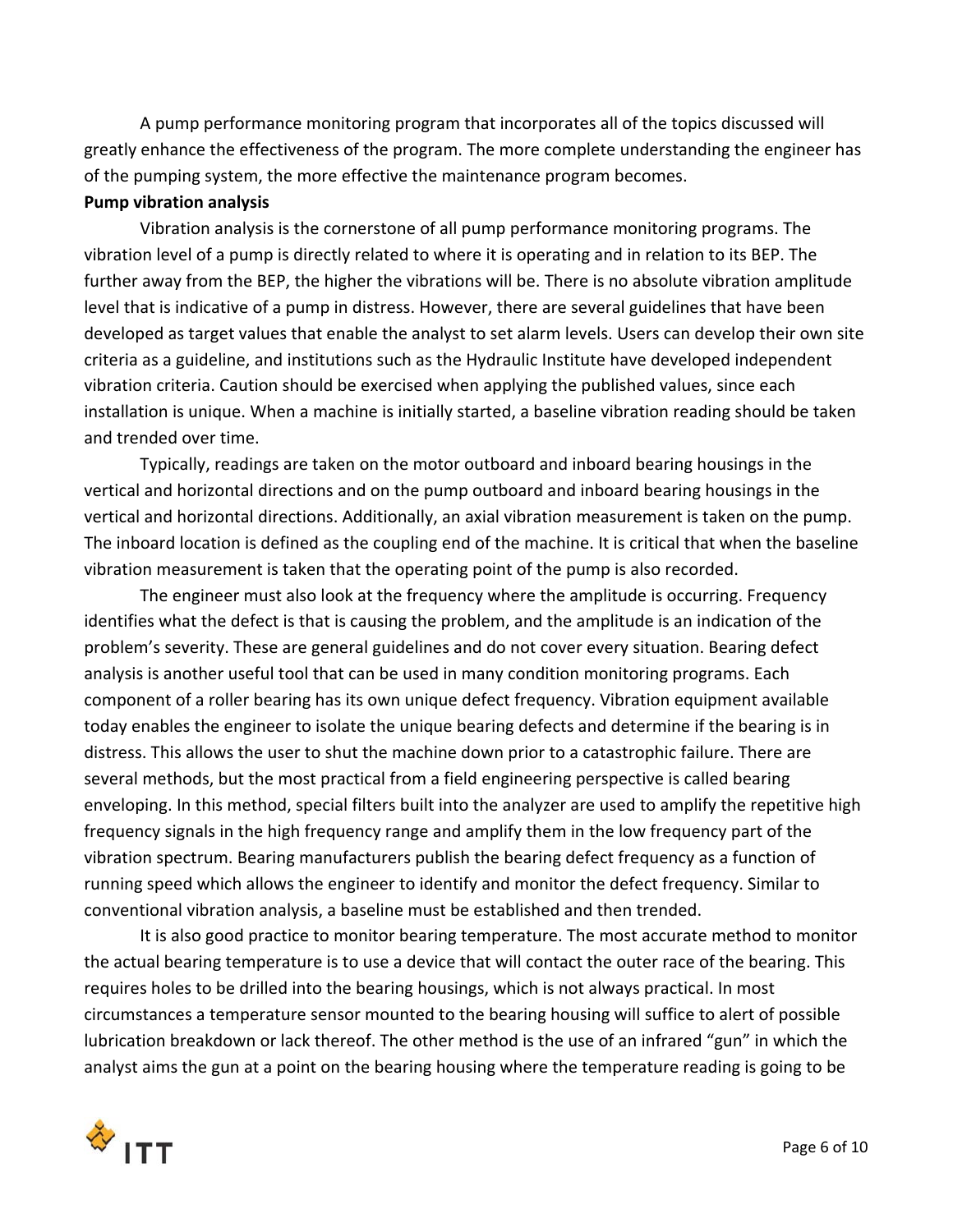taken. The temperature being measured is the outside surface of the bearing housing, however, not the actual bearing temperature. This must be considered when using monitoring the bearing housing temperature.

## **Continuous condition monitoring**

The most rudimentary form of condition monitoring is visual inspection by experienced operators and maintenance engineers. "Walkarounds" are part of any preventive maintenance program, and can detect failure modes such as cracking, leaking, or corrosion before pump failure is likely.

Continuous vibration analysis on rotating equipment is a more certain way to spot problems before they happen, which is the essence of predictive maintenance. One category of solutions is to install a warning signal – a simple mechanical vibration switch or digital warning light that will indicate excessive vibration on individual pumps. To achieve the full benefits of a predictive maintenance program, plants can employ digital monitoring systems that gather more comprehensive data on pump performance. Frost





& Sullivan predicts rising adoption of these digital monitoring systems, with growth rates of 5‐10 percent per year. Options include:

- Wired systems, where equipment sensors are hard-wired to rack-based computer servers, with data accessed and analyzed over an internal network
- Wireless systems, where sensors transmit data to a central hub, with data accessed and analyzed over secure Internet connections
- Integrated systems, where hard-wired and wireless sensors feed data to an internal serverbased network.

All of these systems provide continuous monitoring of key machine health indicators including performance, including vibration, temperature, flow pressure and power — and provide advance warning of trouble before it occurs. In general, wired systems are more costly to implement and provide more comprehensive process-related information. Wireless systems are simpler to install and provide greater accessibility to information. Data from wireless systems can be fed to automated process control systems to provide a fully integrated solution.

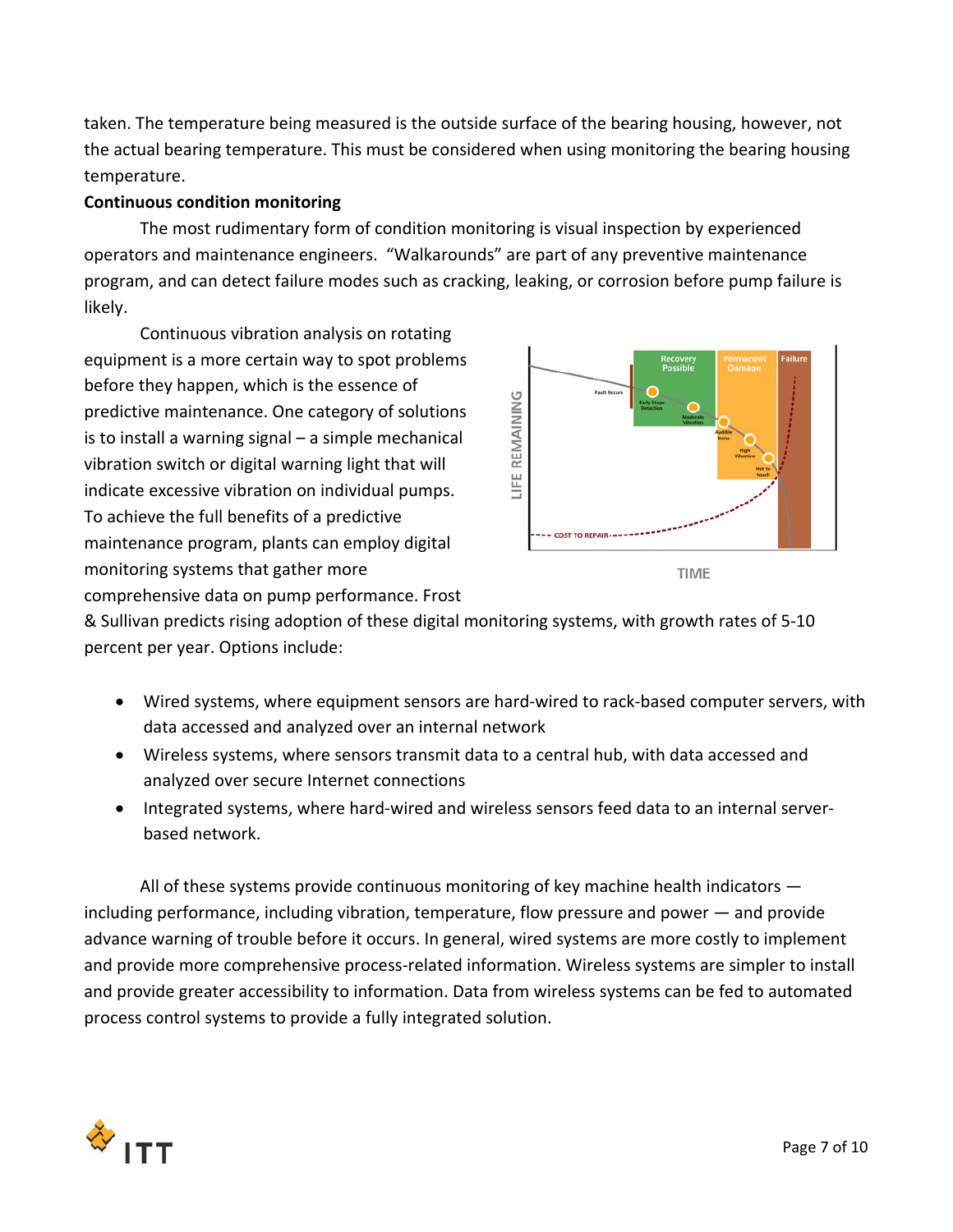

The monitoring data from a digital condition monitoring system can be transferred to both the control room and to a web‐based monitoring platform. Simple, easy to understand Key Performance Indicators (KPI) such as NPSHa, BEP percentage and vibration data allow any operator to monitor pump operations without special training. When more advanced diagnostics are necessary such as vibration spectrums and time‐wave forms the reliability and maintenance teams can access the system from any web-enabled device. The system integrates maintenance and operational data in a single dashboard, improving operational efficiency and reducing the need for on‐site manual monitoring.

# **Case study 1: Failed pump causes shutdown at refinery**

A catastrophic failure occurred at a North American refinery that produces about 70,000 barrels of oil a day. A fire broke out at the bottom of a vacuum tower, forcing a three‐day shut down that cost \$1.5 million in damages and lost production time. An investigation quickly identified a failed API OH3 pump as the cause.

This is a more common occurrence than one might think, if pumps are not operated and maintained properly. On average, one out of every 1,000 pumps with a failed mechanical seal leads to a fire. A root-cause analysis revealed that the pump's mechanical seal caused the fire  $-$  and a review

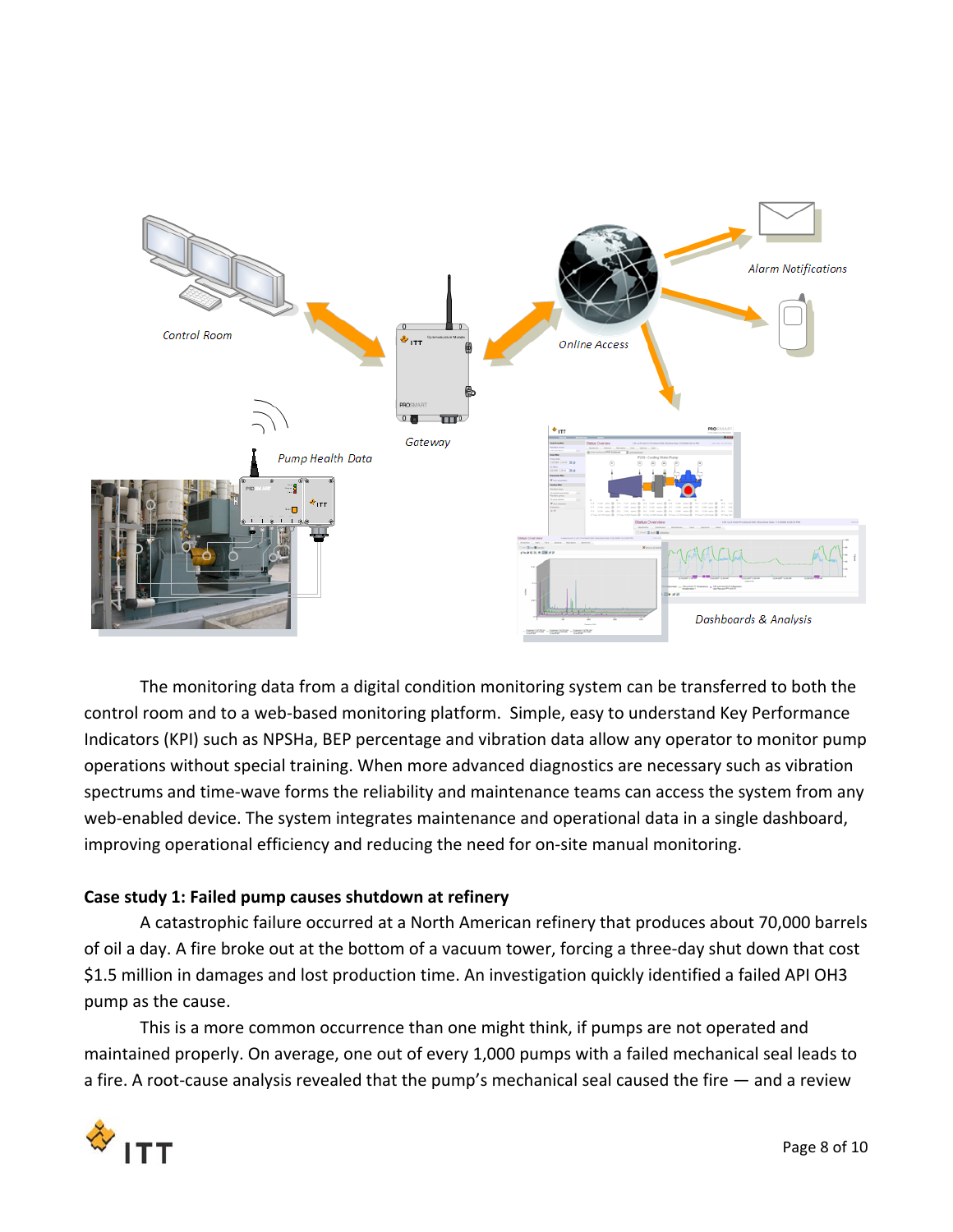of maintenance records showed numerous repairs and parts replacements consistent with off‐BEP pump operation in the weeks and months leading up to the fire. Subsequent to the disaster, the refinery installed a continuous monitoring system in 2009. In nearly two years since the system was installed, the refinery has required no unplanned maintenance on its pumps.

## **Case study 2: Corn processor picks predictive condition monitoring**

The processing and refining of corn into its various mass-market products such as starch, high fructose corn syrup and glucose requires a large investment in plant and equipment. As the largest corn processor in Canada, Casco Inc. has a substantial investment in pumps and other rotating equipment. Since its founding almost 150 years ago, Casco has been consistently looking to improve the effectiveness of plant operations by effectively controlling maintenance costs.

Casco found the answer with a predictive condition monitoring system from ITT, enabling plant officials to identify such problems as a worn bearing that can be picked‐up by vibration and temperature sensors to avoid a system shutdown. The repairs could then be scheduled at a convenient time to minimize downtime and lost production.

Casco is presently using the ITT solution in three different areas of the plant, enabling managers to go online at any time to check pump readings, providing a cost-effective solution to maintaining uptime on all of rotating equipment.

## **Case study 3: Wireless condition monitoring saves boiler feed water pump at paper mill**

A North American pulp and paper mill was experiencing failures on a multi‐stage boiler feed water pump every six to 12 months. After the third failure within 36 months, ITT PRO Services offered to install the ITT ProSmart Wireless Condition Monitoring system on the pump to provide 24/7 monitoring. Shortly after the installation, ProSmart detected high vibration on the pump and alerted the mill's maintenance staff. After reviewing the operational data it was confirmed that the pump was operating to the left of BEP, near minimum flow, causing the high vibration and eventual failure. It was later discovered that the pump was being improperly used as the trim pump. The pump was originally designed and sized to provide base load to the boiler. At periods of low demand, however, the discharge valve was being heavily throttled to reduce the total load to the boiler causing the pump to run back on its pump performance curve. By combining both machine health data and operational data, the root cause of the failure was identified and corrected. Since the installation of the ProSmart Wireless Condition Monitoring System the pump has not experienced any failures.

#### **Conclusion**

While managers, maintenance engineers and production supervisors are continually challenged to maintain production, they can't lose sight of proper pump operation and maintenance that improves efficiency and reduces downtime. They need to ensure that pumps are operating near BEP,